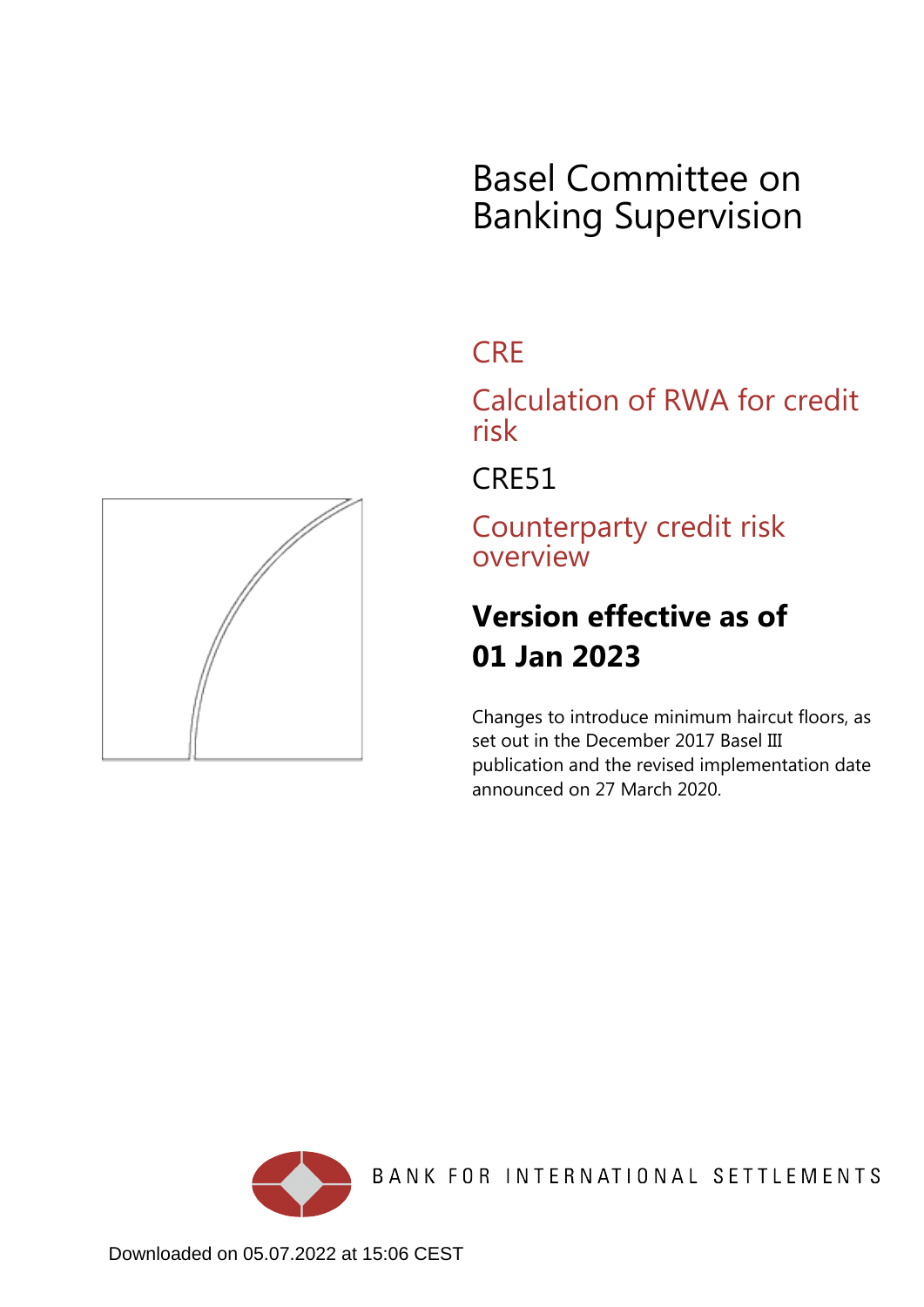*© Bank for International Settlements 2022. All rights reserved.*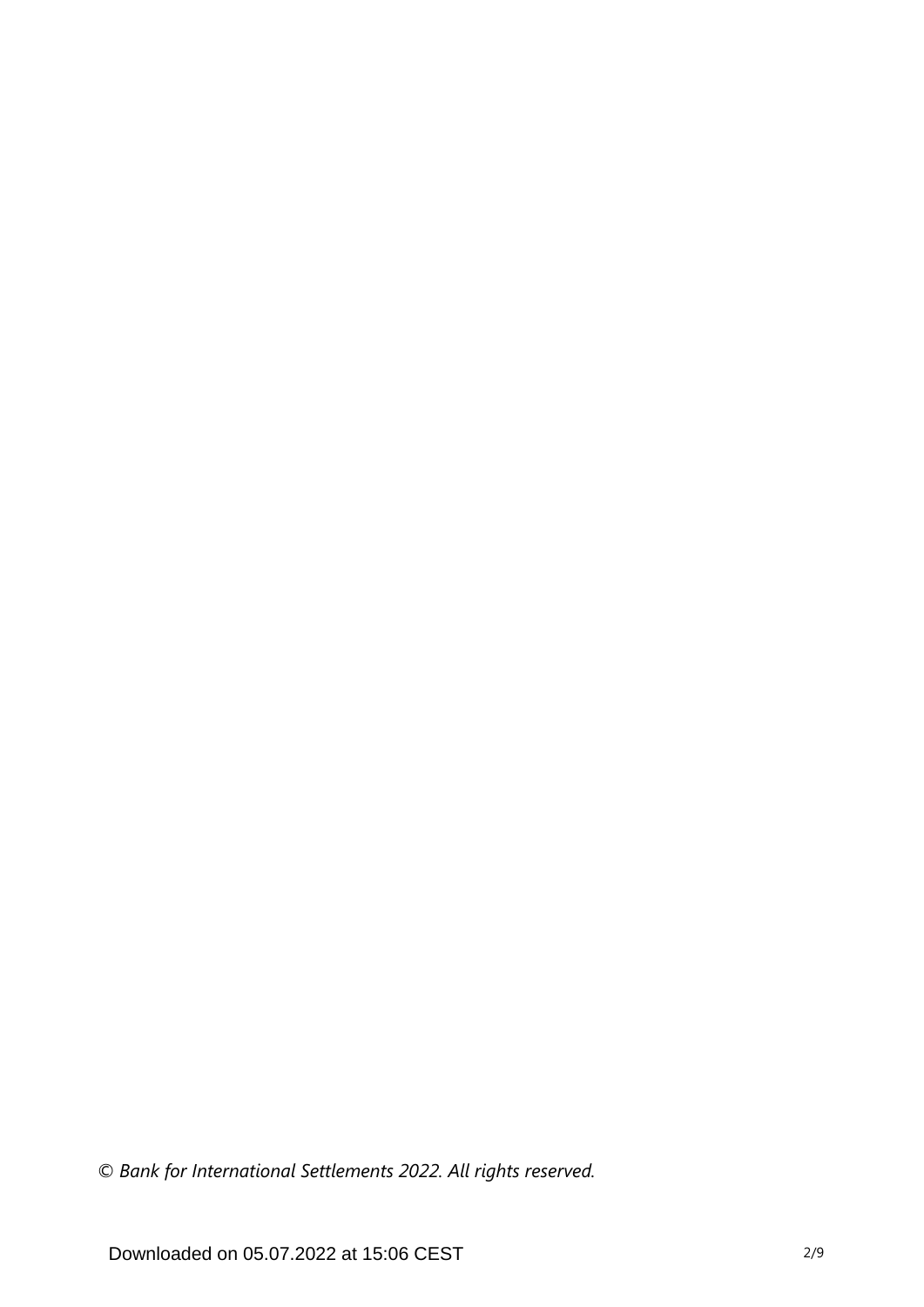### **Introduction**

Banks are required to identify their transactions that expose them to counterparty credit risk and calculate a counterparty credit risk charge. This chapter starts by explaining the definition of counterparty credit risk. It then sets out the various approaches that banks can use to measure their counterparty credit risk exposures and then calculate the related capital requirement. **51.1**

### **Counterparty credit risk definition and explanation**

- **51.2** Counterparty credit risk is defined in [CRE50.](https://www.bis.org/basel_framework/chapter/CRE/50.htm?tldate=20230101&inforce=20191215&published=20191215) It is the risk that the counterparty to a transaction could default before the final settlement of the transaction in cases where there is a bilateral risk of loss. The bilateral risk of loss is the key concept on which the definition of counterparty credit risk is based and is explained further below.
- When a bank makes a loan to a borrower the credit risk exposure is unilateral. That is, the bank is exposed to the risk of loss arising from the default of the borrower, but the transaction does not expose the borrower to a risk of loss from the default of the bank. By contrast, some transactions give rise to a bilateral risk of loss and therefore give rise to a counterparty credit risk charge. For example: **51.3**
	- (1) A bank makes a loan to a borrower and receives collateral from the borrower. [1](#page-4-0)
		- (a) The bank is exposed to the risk that the borrower defaults and the sale of the collateral is insufficient to cover the loss on the loan.
		- (b) The borrower is exposed to the risk that the bank defaults and does not return the collateral. Even in cases where the customer has the legal right to offset the amount it owes on the loan in compensation for the lost collateral, the customer is still exposed to the risk of loss at the outset of the loan because the value of the loan may be less than the value of the collateral the time of default of the bank.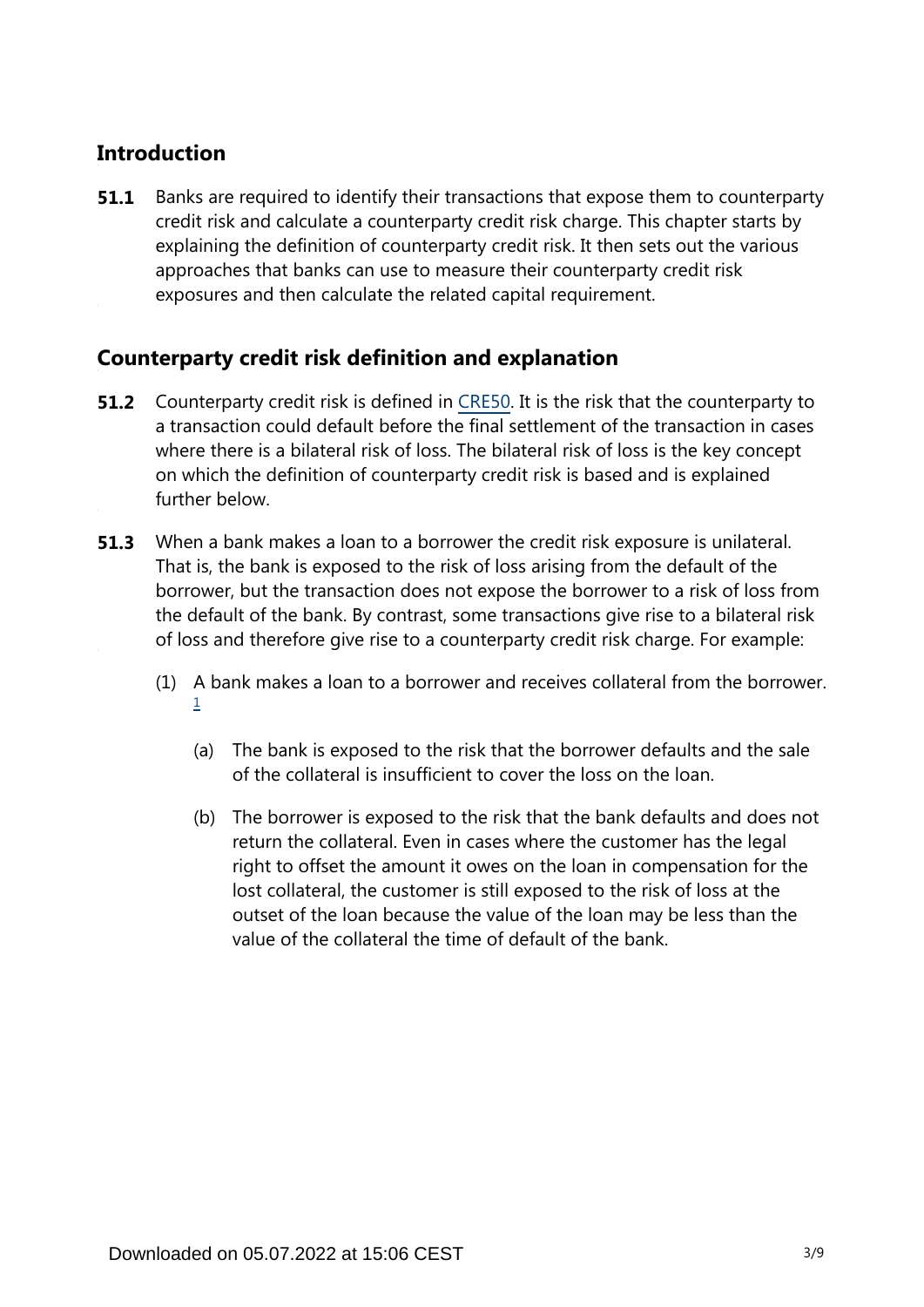(2) A bank borrows cash from a counterparty and posts collateral to the counterparty (or undertakes a transaction that is economically equivalent, such as the sale and repurchase (repo) of a security).

- (a) The bank is exposed to the risk that its counterparty defaults and does not return the collateral that the bank posted.
- (b) The counterparty is exposed to the risk that the bank defaults and the amount the counterparty raises from the sale of the collateral that the bank posted is insufficient to cover the loss on the counterparty's loan to the bank.
- (3) A bank borrows a security from a counterparty and posts cash to the counterparty as collateral (or undertakes a transaction that is economically equivalent, such as a reverse repo).
	- (a) The bank is exposed to the risk that its counterparty defaults and does not return the cash that the bank posted as collateral.
	- (b) The counterparty is exposed to the risk that the bank defaults and the cash that the bank posted as collateral is insufficient to cover the loss of the security that the bank borrowed.
- <span id="page-3-0"></span>(4) A bank enters a derivatives transaction with a counterparty (eg it enters a swap transaction or purchases an option). The value of the transaction can vary over time with the movement of underlying market factors.<sup>[2](#page-4-1)</sup>
	- (a) The bank is exposed to the risk that the counterparty defaults when the derivative has a positive value for the bank.
	- (b) The counterparty is exposed to the risk that the bank defaults when the derivative has a positive value for the counterparty.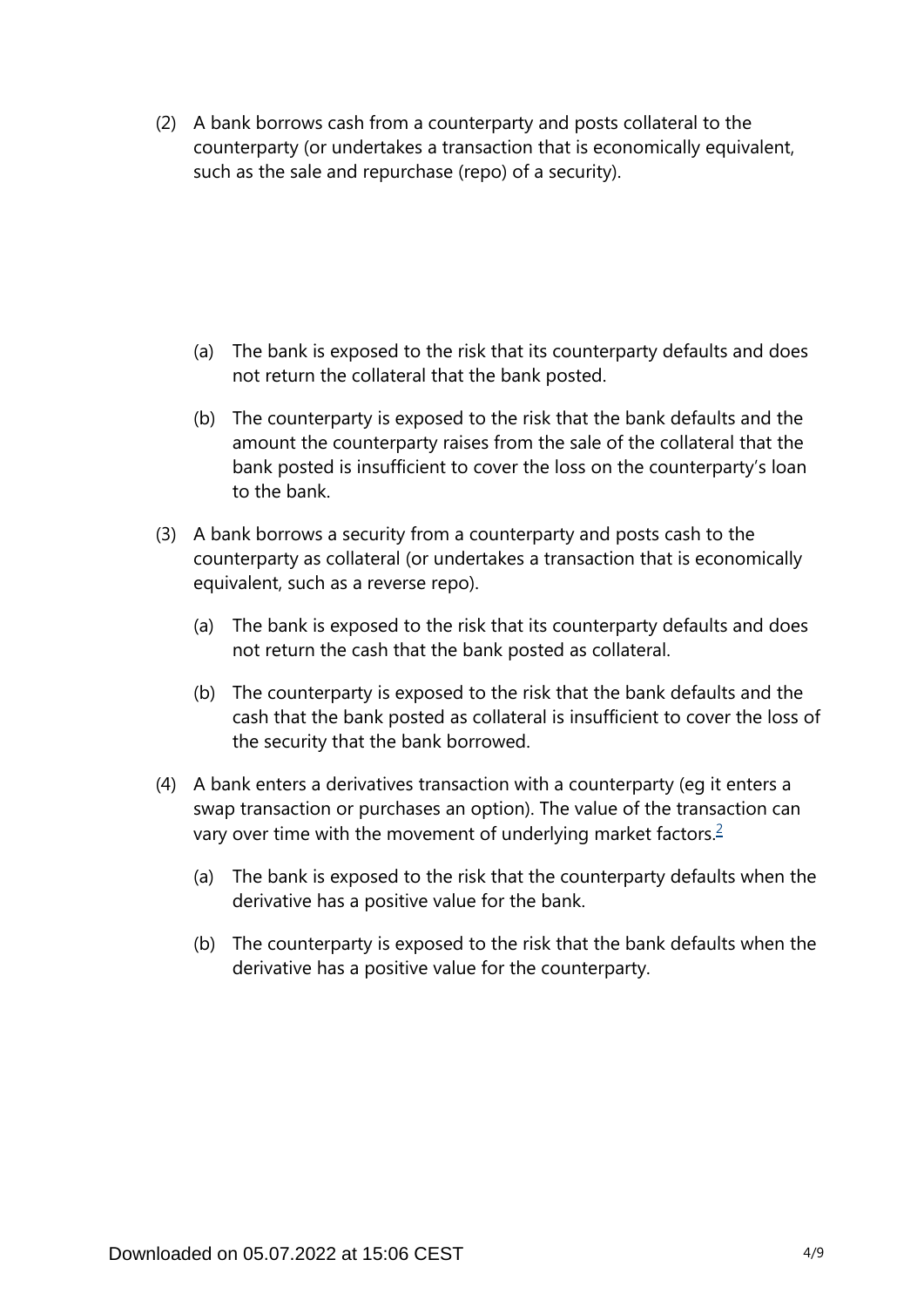#### *Footnotes*

- <span id="page-4-0"></span>*The bilateral risk of loss in this example arises because the bank receives, ie takes possession of, the collateral as part of the transaction. By contrast, collateralized loans where the collateral is not exchanged prior to default, do not give rise to a bilateral risk of loss; for example a corporate or retail loan secured on a property of the borrower where the bank may only take possession of the property when the borrower defaults does not give rise to counterparty credit risk. [1](#page-0-0)*
- <span id="page-4-1"></span>*The counterparty credit risk rules capture the risk of loss to the bank from the default of the derivative counterparty. The risk of gains or losses on the changing market value of the derivative is captured by the market risk framework. The market risk framework captures the risk that the bank will suffer a loss as a result of market movements in underlying risk factors referenced by the derivative (eg interest rates for an interest rate swap); however, it also captures the risk of losses that can result from the derivative declining in value due to a deterioration in the creditworthiness of the derivative counterparty. The latter risk is the credit valuation adjustment risk set out in [MAR50](https://www.bis.org/basel_framework/chapter/MAR/50.htm?tldate=20230101&inforce=20230101&published=20200708). [2](#page-3-0)*

#### **Scope of counterparty credit risk charge**

- Banks must calculate a counterparty credit risk charge for all exposures that give rise to counterparty credit risk, with the exception of those transactions listed in [CRE51.16](https://www.bis.org/basel_framework/chapter/CRE/51.htm?tldate=20230101&inforce=20230101&published=20200327#paragraph_CRE_51_20230101_51_16) below. The categories of transaction that give rise to counterparty credit risk are: **51.4**
	- (1) Over-the-counter (OTC) derivatives
	- (2) Exchange-traded derivatives
	- (3) Long settlement transactions
	- (4) Securities financing transactions
- The transactions listed in [CRE51.4](https://www.bis.org/basel_framework/chapter/CRE/51.htm?tldate=20230101&inforce=20230101&published=20200327#paragraph_CRE_51_20230101_51_4) above generally exhibit the following abstract characteristics: **51.5**
	- (1) The transactions generate a current exposure or market value.
	- (2) The transactions have an associated random future market value based on market variables.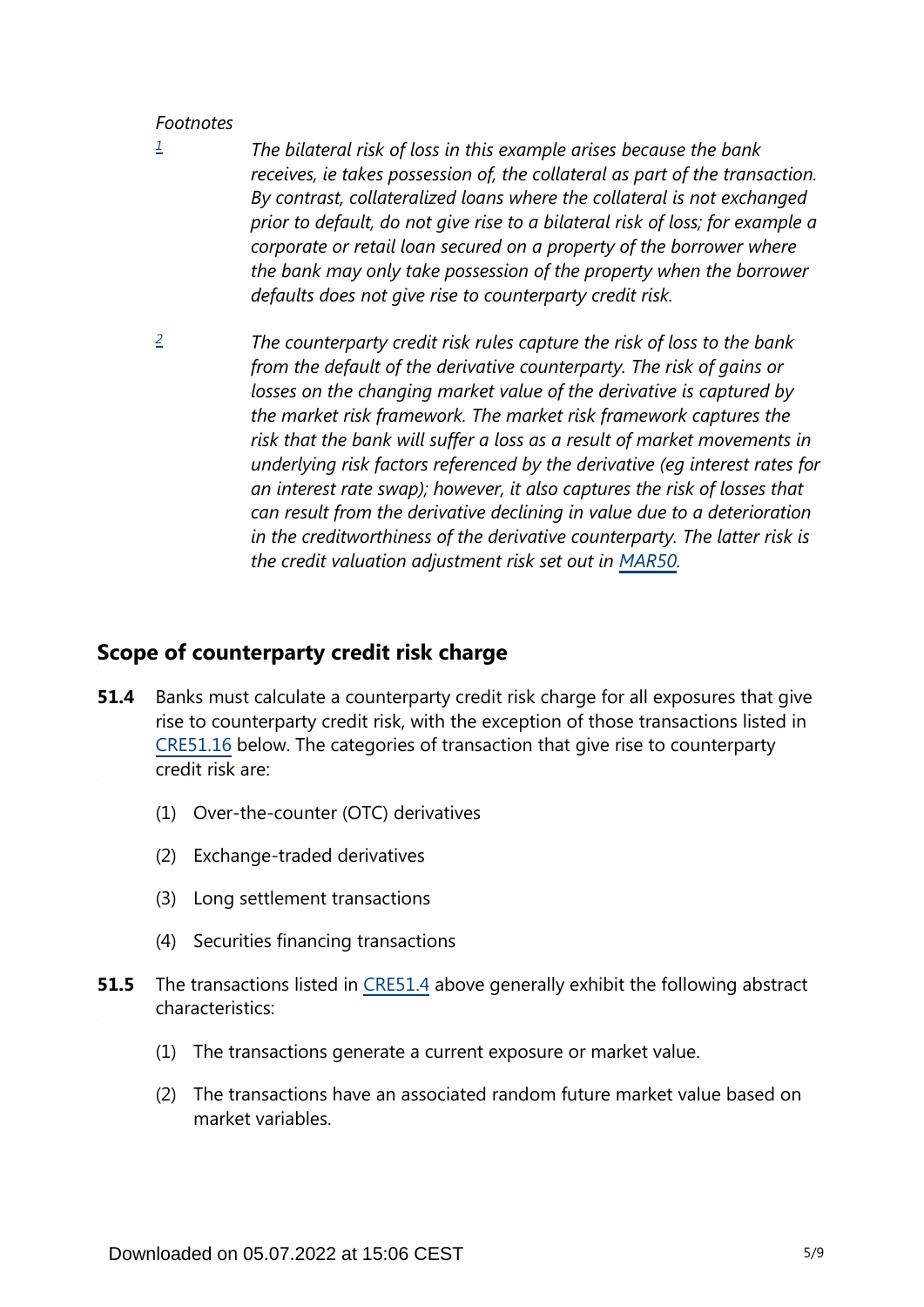- (3) The transactions generate an exchange of payments or an exchange of a financial instrument (including commodities) against payment.
- (4) The transactions are undertaken with an identified counterparty against which a unique probability of default can be determined.
- **51.6** Other common characteristics of the transactions listed in [CRE51.4](https://www.bis.org/basel_framework/chapter/CRE/51.htm?tldate=20230101&inforce=20230101&published=20200327#paragraph_CRE_51_20230101_51_4) include the following:
	- (1) Collateral may be used to mitigate risk exposure and is inherent in the nature of some transactions.
	- (2) Short-term financing may be a primary objective in that the transactions mostly consist of an exchange of one asset for another (cash or securities) for a relatively short period of time, usually for the business purpose of financing. The two sides of the transactions are not the result of separate decisions but form an indivisible whole to accomplish a defined objective.
	- (3) Netting may be used to mitigate the risk.
	- (4) Positions are frequently valued (most commonly on a daily basis), according to market variables.
	- (5) Remargining may be employed.

#### **Methods to calculate counterparty credit risk exposure**

<span id="page-5-1"></span>For the transaction types listed in [CRE51.4](https://www.bis.org/basel_framework/chapter/CRE/51.htm?tldate=20230101&inforce=20230101&published=20200327#paragraph_CRE_51_20230101_51_4) above, banks must calculate their counterparty credit risk exposure, or exposure at default (EAD), $3$  using one of the methods set out in [CRE51.8](https://www.bis.org/basel_framework/chapter/CRE/51.htm?tldate=20230101&inforce=20230101&published=20200327#paragraph_CRE_51_20230101_51_8) to [CRE51.9](https://www.bis.org/basel_framework/chapter/CRE/51.htm?tldate=20230101&inforce=20230101&published=20200327#paragraph_CRE_51_20230101_51_9) below. The methods vary according to the type of the transaction, the counterparty to the transaction, and whether the bank has received supervisory approval to use the method (if such approval is required). **51.7**

#### *Footnotes*

<span id="page-5-0"></span>*[3](#page-5-1)*

*The terms "exposure" and "EAD" are used interchangeable in the counterparty credit risk chapters of the credit risk standard. This reflects the fact that the amounts calculated under the counterparty credit risk rules must typically be used as either the "exposure" within the standardised approach to credit risk, or the EAD within the internal*  ratings-based (IRB) approach to credit risk, as described in [CRE51.13](https://www.bis.org/basel_framework/chapter/CRE/51.htm?tldate=20230101&inforce=20230101&published=20200327#paragraph_CRE_51_20230101_51_13).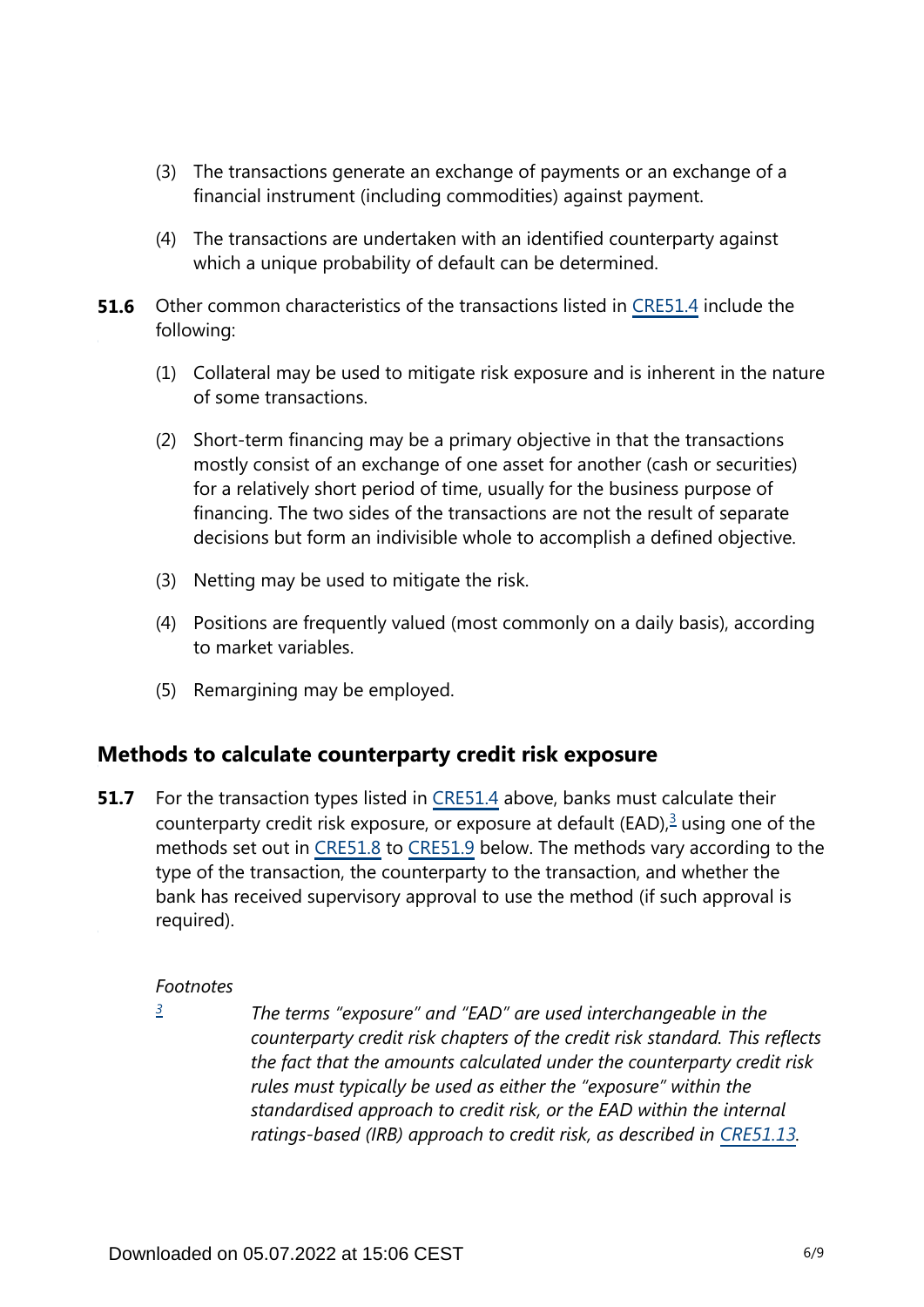- For exposures that are not cleared through a central counterparty (CCP) the following methods must be used to calculate the counterparty credit risk exposure: **51.8**
	- (1) Standardised approach for measuring counterparty credit risk exposures (SA-CCR), which is set out in [CRE52.](https://www.bis.org/basel_framework/chapter/CRE/52.htm?tldate=20230101&inforce=20230101&published=20200605) This method is to be used for exposures arising from OTC derivatives, exchange-traded derivatives and long settlement transactions. This method must be used if the bank does not have approval to use the internal models method (IMM).
	- (2) The simple approach or comprehensive approach to the recognition of collateral, which are both set out in the credit risk mitigation chapter of the standardised approach to credit risk (see [CRE22\)](https://www.bis.org/basel_framework/chapter/CRE/22.htm?tldate=20230101&inforce=20230101&published=20201126). These methods are to be used for securities financing transactions (SFTs) and must be used if the bank does not have approval to use the IMM.
	- (3) The value-at-risk (VaR) models approach, which is set out in [CRE32.39](https://www.bis.org/basel_framework/chapter/CRE/32.htm?tldate=20230101&inforce=20230101&published=20200327#paragraph_CRE_32_20230101_32_39) to [CRE32.41.](https://www.bis.org/basel_framework/chapter/CRE/32.htm?tldate=20230101&inforce=20230101&published=20200327#paragraph_CRE_32_20230101_32_41) For banks applying the IRB approach to credit risk, the VaR models approach may be used to calculate EAD for SFTs, subject to supervisory approval, as an alternative to the method set out in (2) above.
	- (4) The IMM, which is set out in [CRE53](https://www.bis.org/basel_framework/chapter/CRE/53.htm?tldate=20230101&inforce=20230101&published=20200605). This method may be used, subject to supervisory approval, as an alternative to the methods to calculate counterparty credit risk exposures set out in (1) and (2) above (for all of the exposures referenced in those bullets).
- For exposures that are cleared through a CCP, banks must apply the method set out [CRE54.](https://www.bis.org/basel_framework/chapter/CRE/54.htm?tldate=20230101&inforce=20230101&published=20200327) This method covers: **51.9**
	- (1) the exposures of a bank to a CCPs when the bank is a clearing member of the CCP;
	- (2) the exposures of a bank to its clients, when the bank is a clearing members and act as an intermediary between the client and the CCP; and
	- (3) the exposures of a bank to a clearing member of a CCP, when the bank is a client of the clearing member and the clearing member is acting as an intermediary between the bank and the CCP.
- **51.10** Exposures to central counterparties arising from the settlement of cash transactions (equities, fixed income, spot foreign exchange and spot commodities), are excluded from the requirements of [CRE54.](https://www.bis.org/basel_framework/chapter/CRE/54.htm?tldate=20230101&inforce=20230101&published=20200327) They are instead subject to the requirements of [CRE70.](https://www.bis.org/basel_framework/chapter/CRE/70.htm?tldate=20230101&inforce=20191215&published=20191215)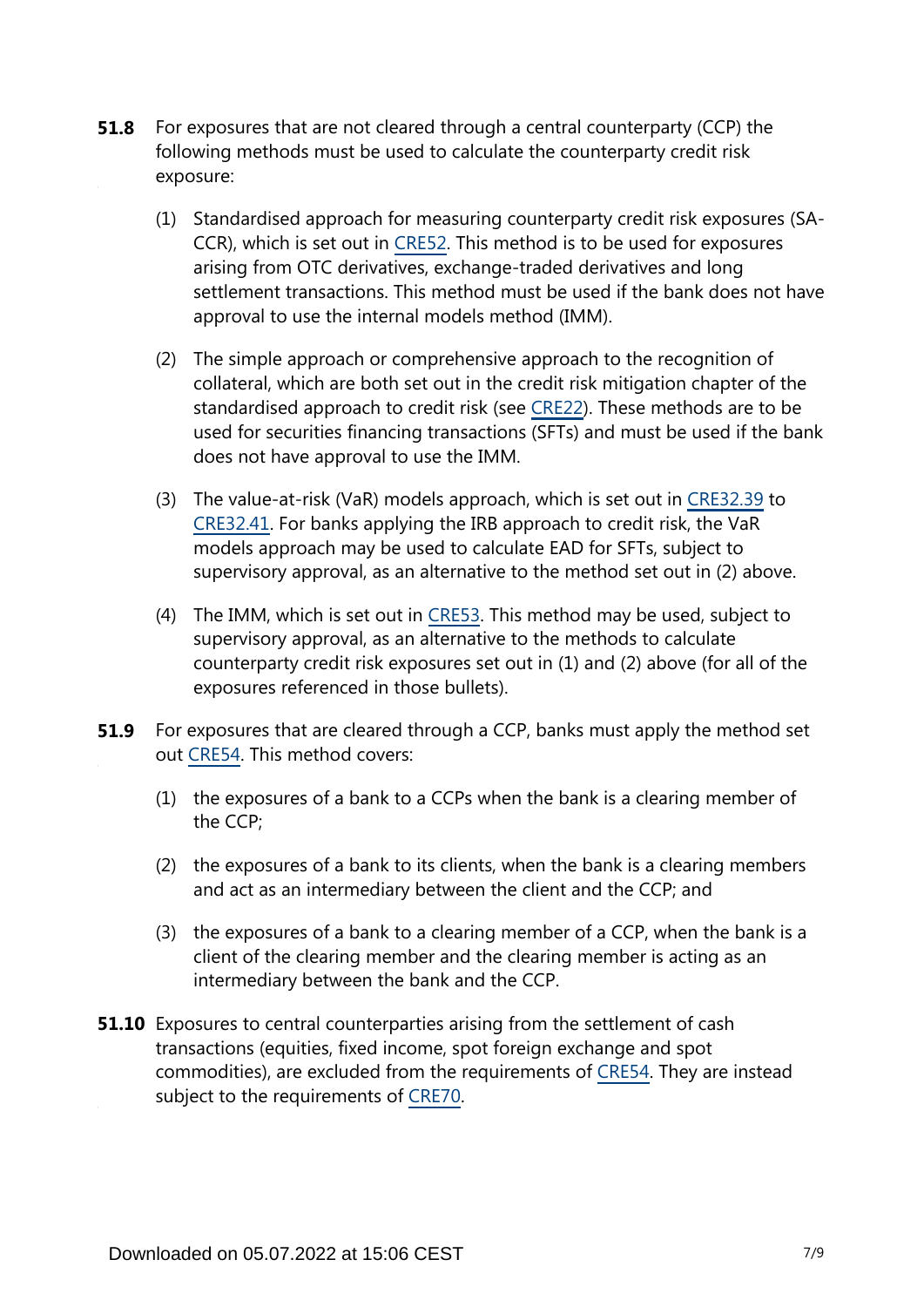**51.11** Under the methods outlined above, the exposure amount or EAD for a given counterparty is equal to the sum of the exposure amounts or EADs calculated for

each netting set with that counterparty, subject to the exception outlined in [CRE51.12](https://www.bis.org/basel_framework/chapter/CRE/51.htm?tldate=20230101&inforce=20230101&published=20200327#paragraph_CRE_51_20230101_51_12) below.

**51.12** The exposure or EAD for a given OTC derivative counterparty is defined as the greater of zero and the difference between the sum of EADs across all netting sets with the counterparty and the credit valuation adjustment (CVA) for that counterparty which has already been recognised by the bank as an incurred writedown (ie a CVA loss). This CVA loss is calculated without taking into account any offsetting debit valuation adjustments which have been deducted from capital under [CAP30.15.](https://www.bis.org/basel_framework/chapter/CAP/30.htm?tldate=20230101&inforce=20191215&published=20191215#paragraph_CAP_30_20191215_30_15) This reduction of EAD by incurred CVA losses does not apply to the determination of the CVA risk capital requirement.

#### **Methods to calculate CCR risk-weighted assets**

- **51.13** After banks have calculated their counterparty credit risk exposures, or EAD, according to the methods outlined above, they must apply the standardised approach to credit risk, the IRB approach to credit risk, or, in the case of the exposures to CCPs, the capital requirements set out in [CRE54.](https://www.bis.org/basel_framework/chapter/CRE/54.htm?tldate=20230101&inforce=20230101&published=20200327) For counterparties to which the bank applies the standardised approach, the counterparty credit risk exposure amount will be risk weighted according to the relevant risk weight of the counterparty. For counterparties to which the bank applies the IRB approach, the counterparty credit risk exposure amount defines the EAD that is used within the IRB approach to determine risk-weighted assets (RWA) and expected loss amounts.
- **51.14** For IRB exposures, the risk weights applied to OTC derivative exposures should be calculated with the full maturity adjustment (as defined in [CRE31.6](https://www.bis.org/basel_framework/chapter/CRE/31.htm?tldate=20230101&inforce=20230101&published=20200327#paragraph_CRE_31_20230101_31_6)) capped at 1 for each netting set for which the bank calculates CVA capital under either the basic approach (BA-CVA) or the standardised approach (SA-CVA), as provided in [MAR50.12](https://www.bis.org/basel_framework/chapter/MAR/50.htm?tldate=20230101&inforce=20230101&published=20200708#paragraph_MAR_50_20230101_50_12).
- **51.15** For banks that have supervisory approval to use IMM, RWA for credit risk must be calculated as the higher of:
	- (1) the sum of RWA calculated using IMM with current parameter calibrations; and
	- (2) the sum of RWA calculated using IMM with stressed parameter calibrations.